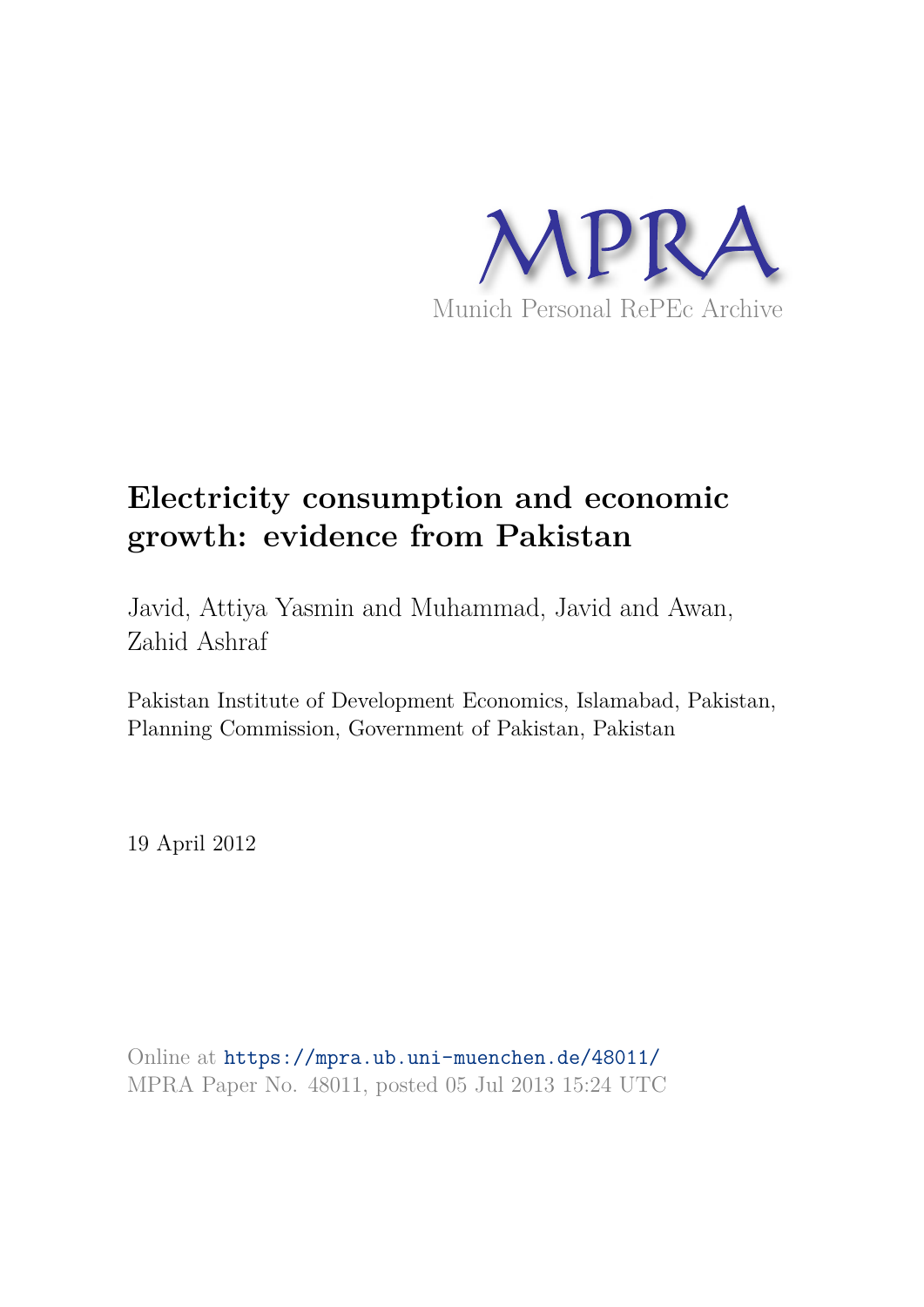

## **Electricity consumption and economic growth: evidence from Pakistan**

**Attiya Yasmin Javid1\* • Muhammad Javid<sup>2</sup> • Zahid Ashraf Awan<sup>3</sup>**

*<sup>1</sup> Economics Department, Pakistan Institute of Development Economics, Islamabad, Pakistan* 

*<sup>2</sup>Pakistan Institute Of Development Economics, Islamabad, Pakistan* 

*<sup>3</sup>Planning Commission, Government of Pakistan, Pakistan* 

*Received:* 19 April 2012 *Revised:* 1 October 2012 *Accepted:* pending

#### **Abstract**

The prime objective of this study is to examine the long run relationship between real GDP per capita and electricity consumption for Pakistan over the period 1971 to 2008. The results reveal that there is unidirectional causality from electricity consumption to real GDP per capita. The findings of the study also show that there is long run relationship between real GDP per capita and electricity consumption. The unidirectional causality running from electricity consumption to economic growth indicate that electricity is a limiting factor to economic growth and hence, shocks to electricity supply will have a negative impact on economic growth. The implication emerges from this study is that for electricity deficient country like Pakistan where electricity sector operates at bare capacity margin, there is need of planning and investment in infrastructure development to fulfill increased electricity demand.

*Keywords*: electricity consumption, economic growth, causal relationship, cointegration

*JEL Classification Codes*: Q43, C52

### **1. Introduction**

 $\overline{a}$ 

In the globalizing world, rapidly increasing demand for electricity and dependency of countries on electricity indicate that electricity will be one of the biggest problems in the world in the next century. Macroeconomic growth theories in the economic literature focus on labor and capital;

<sup>\*</sup> Corresponding author. E-mail: attiyajavid@pide.org.pk.

Citation: A.Y. Javid, M. Javid and Z.A. Awan (2012) Electricity consumption and economic growth: evidence from Pakistan, Economics and Business Letters, 1(3), 16-27.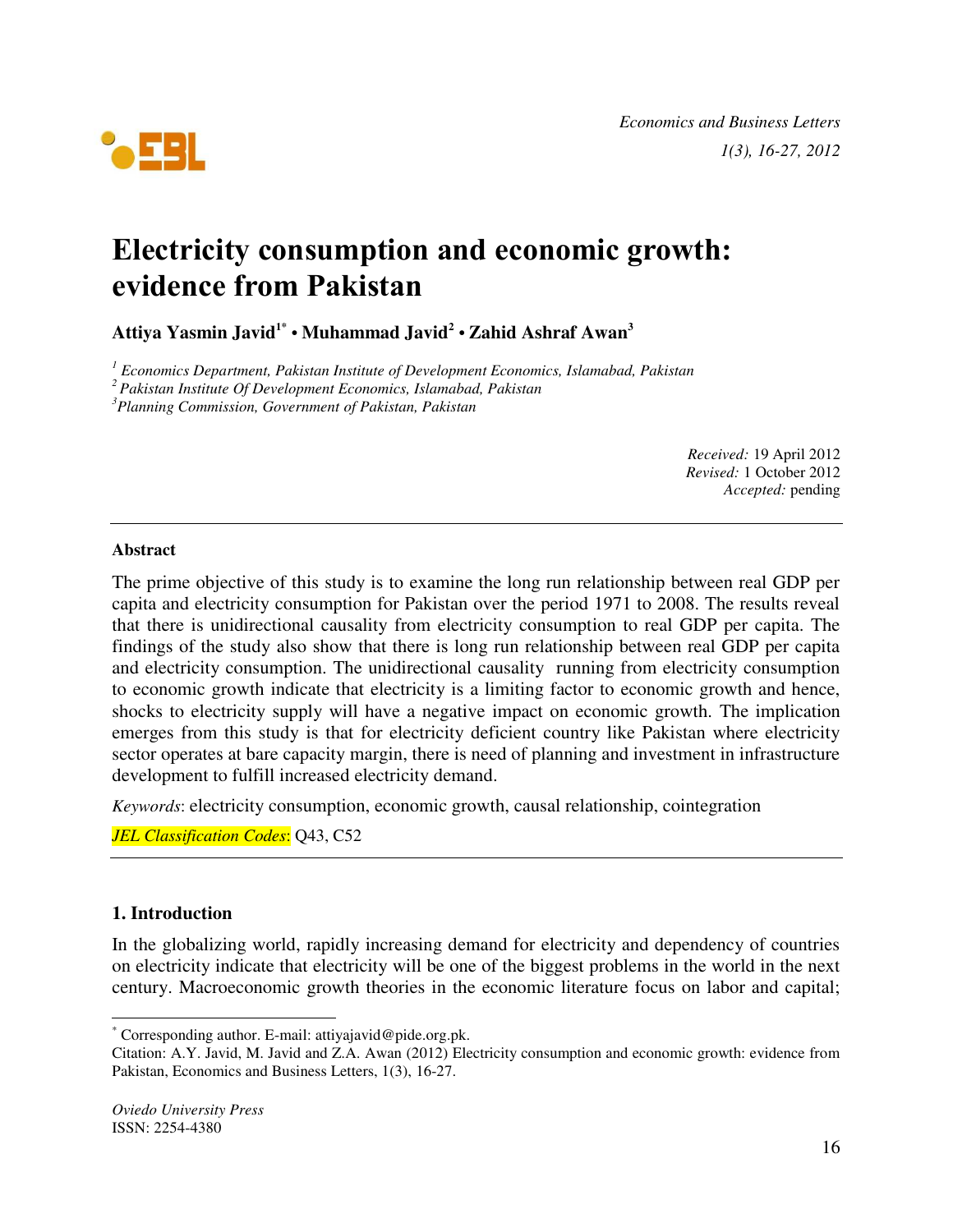they do not attach necessary important to the role of energy which is important for economic growth and production (Stern and Cleveland, 2004). It is seen that electricity is the highest quality energy component and its share in energy consumption increases rapidly. Electricity consumption is considered as an indicator of socio-economic development along with its role in the production function. Recent rise in energy prices, shrinking existing resources, and the search for alternative sources of energy and energy conservation technologies have brought into focus the issue of causality between energy use and economic growth. Various studies have been applied to find the nature of casual relationship between energy consumption and economic growth. Energy is an important element for production and economic growth. This study analyzes the electricity consumption and its relationship with economic growth is Pakistan.

Pakistan currently has been going through one of its worse electricity crisis, with a shortfall of more than 5000 MW (Economic Survey of Pakistan, 2011). The resulting power cuts in the form of load shedding, not only affects the normal life of the people of the country but it also badly damages the commerce, industry, and agriculture sectors. Which have ultimately effect on economics growth of the country. This down term of economics growth has severe consequences for unemployment and socio economics condition of the country. The electricity crisis is not a recent phenomenon in Pakistan, but this power crisis particularly is result of power policy adopted in 1994. In 1994 Power Policy of the government which has opened electricity generation to the private sector. With the induction of the private sector in power generation, the fuel mix in electricity generation has changed in favor of imported furnace oil. Until 2002, this policy worked reasonably well because the oil price in international market remained low. After 2002, the international price of fuel started rising and so did the cost of electricity generation. The cost of electricity generation, however, increased drastically in 2007-08 with an unprecedented surge in international fuel prices. In response of higher cost of electricity generation, government has been rising the price of electricity continuously for last four year.

With this background, it is important for the policy makers to understand the relationship between electricity consumption and economic growth in order to design effective power policy. The general conclusion from previous studies regarding Pakistan electricity consumption and economic growth nexus is that there is no consensus on the direction of causality between electricity consumption and economic growth.

The main objective of this study is to analyze the role of electricity in the economic development process of the country. The study examines the causal relationship between electricity consumption and real GDP and the long run relationship between electricity consumption and real GDP. The dynamic relationship and forecasting between electricity consumption and real GDP is also investigated.

The study differs from earlier studies in two dimensions. First, earlier studies examine the issue of causality for Pakistan but ignore the impact of changes in other sources of economic growth. The study intends to analyze the role of electricity in economics growth while controlling for changes in primary factors of production and other sources of growth. Second, earlier studies examine the impact of total energy use on economic growth; this study will only focus on electricity. To our best of knowledge no study is available which analyze the causal relationship between electricity demand and economic growth. To test the causal relationship between electricity demand and real GDP growth, Granger causality test and the Dolado–Lutkepohl test using the Vector Autoregressive (VAR) in levels and the other is standard Granger causality test.

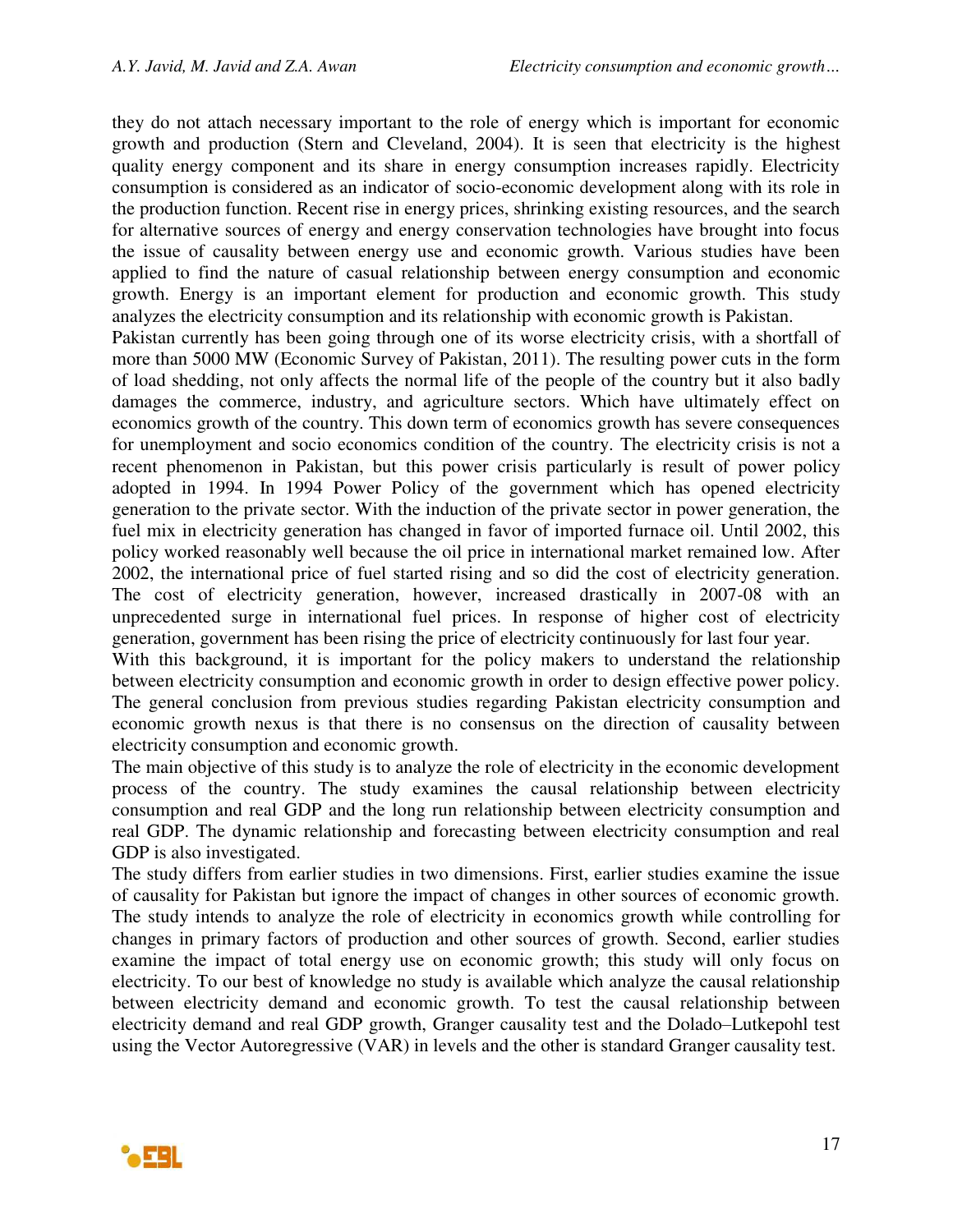The study is organized as follows. After this introduction, the literature review is presented in section 2. Section 3 discusses the data and methodology, the empirical results are presented in section 4 and last section offers conclusion.

## **2. Literature review**

The issue of demand of energy is well researched area both in the developing and developed economies. This section briefly reviews the previous empirical literature in this area. Energy is an essential input for continuation of production process and energy is the highest quality element and its share in energy consumption increases rapidly. According to study of International Energy Agency (IEA) energy is incorporated by some of the developing countries in the production function from the period 1981-2000included in the production functions of some of the developing countries for 1981–2000 period and it is included that the energy played a very major role in economic growth compared to other variables which take place in production function in the countries which are at intermediate stages of economic development economic growth compared to other variables which take place in production function in the countries which are at intermediate stages of economic development (IEA,2004). The increase in energy is expected to lead to higher growth and its deficiency may cause to slowdown the growth process as well as the economic growth may affect the demand for energy significantly (Siddiqui,2004).

The evidence for Pakistan also reveals that energy consumption affects economic growth significantly and there is bi directional causality between economic growth and consumption of petroleum products and no causal relationship between natural gas consumption and economic growth (Butt and Aqeel, 2001).The evidence at the sectoral level shows that the use of energy affects the growth of manufacturing sector of Pakistan, However the substitution possibilities are limited among energy and non-energy inputs and between electricity and gas for the period 1972-93 (Mahmud, 2000).

Many studies have examined the causal relationship between energy consumption and economic growth. In disaggregated level, electricity consumption not only related to economic wealth but also an indicator of socioeconomic development, has been of another interest. Electricity consumption especially, which is not only related to economic wealth but also an indicator of socioeconomic development, has been of another interest. For instance, Ferguson et al. (2000) finds that there is strong correlation between electricity use and economic development study covering in over 100 countries. They have concluded that there is a strong correlation between electricity use and wealth creation. Since correlation analysis does not involve causality, recent studies, for example (Ghosh, 2002; Shiu and Lam, 2004; Moritomo and Hope, 2004; Jumbe, 2004; Wolde-Rufael, 2004; Narayan and Smith, 2005; Yoo, 2005; Altinay and Karagol, 2005) have focused on the casual relationship between electricity consumption and economics growth for several developing countries. This kind of information is useful for making assumption about the energy policy implication. We find very mixed results from previous studies, there is no consensus neither on the existence nor on the direction of causality. Table 1 reports the results from some recent studies.

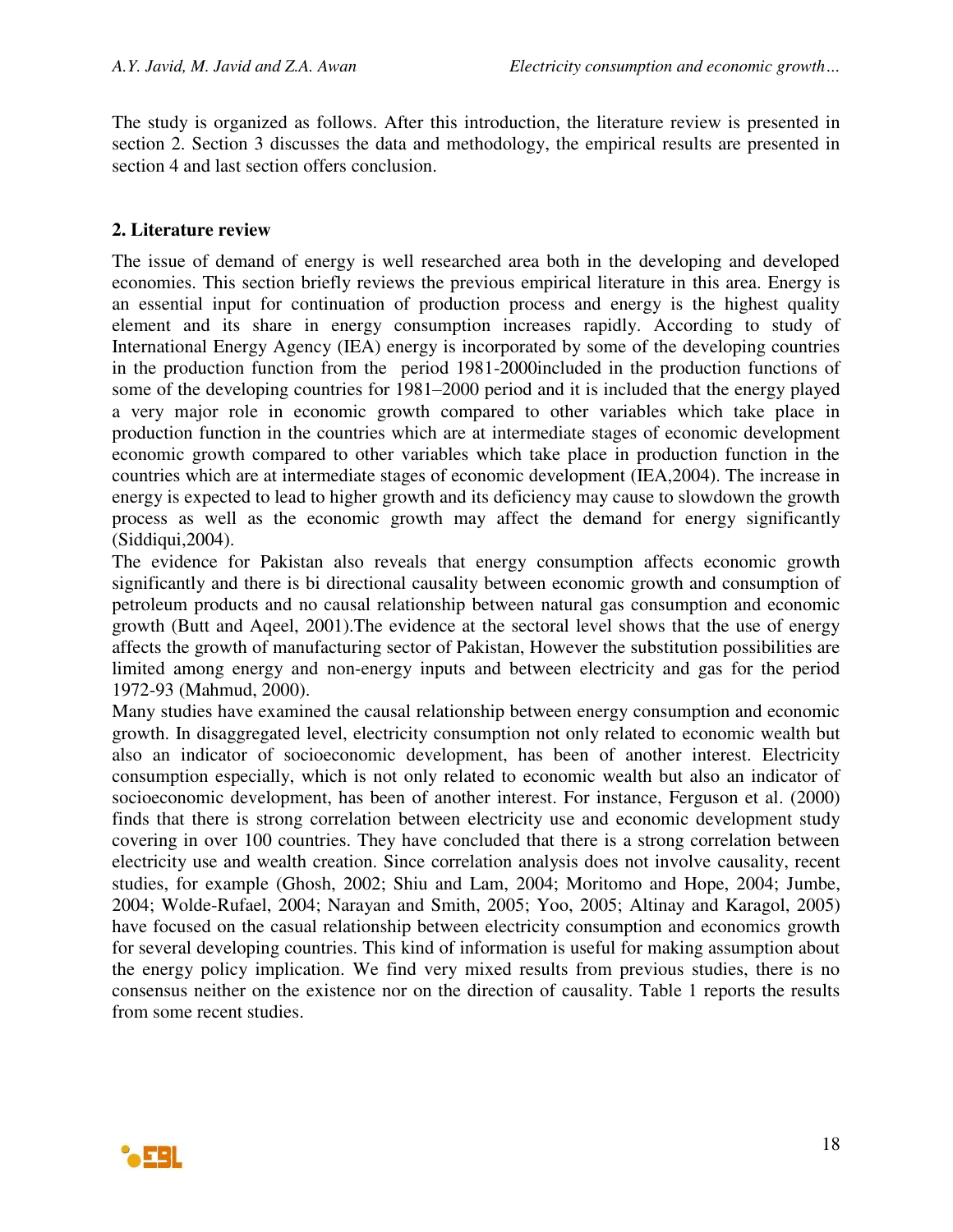| <b>Authors</b>                      | Variables                                                                                            | Methodology                                                                           | Country $&$<br>period                                  | Findings                                                                                                                                                                                                                                                                     |
|-------------------------------------|------------------------------------------------------------------------------------------------------|---------------------------------------------------------------------------------------|--------------------------------------------------------|------------------------------------------------------------------------------------------------------------------------------------------------------------------------------------------------------------------------------------------------------------------------------|
| Jamil and<br>Ahmad<br>(2010)        | GDP, electricity<br>price, electricity<br>consumption                                                | Johansen<br>Cointegration,<br><b>VECM</b> Granger<br>causality                        | Pakistan<br>1960-2008                                  | GDP cause EC.<br>Growth in output in commercial,<br>manufacturing and agriculture sectors tend to<br>increase EC                                                                                                                                                             |
| Khan and<br>Qayyum<br>(2009)        | GDP, electricity<br>price, electricity<br>consumption,<br>number of<br>customers,<br>temperature     | <b>ARDL</b>                                                                           | Pakistan<br>1970-2006                                  | Income and the number of customers exert<br>positive impact on electricity demand in the<br>long-run as well as in the short run.<br>The price of electricity exerts negative<br>impact on electricity demand in the long run<br>at aggregate as well as disaggregate level. |
| Aqeel and<br><b>Butt</b><br>(2001)  | Per capita GDP,<br>per capita energy,<br>gas, electricity, &<br>petroleum<br>consumption             | Cointegration<br>test<br>Hsiao's version<br>of Grange<br>causality                    | Pakistan<br>1956-1996                                  | GDP cause energy consumption<br>GDP cause petroleum consumption<br><b>EC</b> cause GDP<br>No causality in gas consumption and GDP                                                                                                                                            |
| Mehrara<br>(2007)                   | GDP per capita,<br>Energy<br>consumption per<br>capita                                               | Panel<br>Cointegration,<br>Panel Granger<br>causality                                 | O <sub>il</sub><br>exporting<br>countries<br>1971-2002 | Unidirectional causality from economic<br>growth to energy consumption                                                                                                                                                                                                       |
| Narayan<br>and Smyth<br>(2008)      | GDP, energy<br>consumption,<br>gross fixed capital<br>(all in per capita)                            | Panel<br>Cointegration<br>with and<br>without<br>structural break,<br>Panel causality | G <sub>7</sub><br>Countries<br>1972-2002               | Capital formation, energy consumption and<br>GDP are cointegrated<br>Capital formation and energy consumption<br>cause real GDP positively in the long run.                                                                                                                  |
| Ozturk<br>and<br>Acaravci<br>(2010) | GDP, Carbon<br>dioxide emission,<br>energy(all in per<br>capita)<br>consumption,<br>Employment ratio | <b>ARDL</b>                                                                           | Turkey<br>1968-2005                                    | Neither carbon emission nor energy<br>consumption cause GDP.<br>Employment ratio cause GDP                                                                                                                                                                                   |
| Ghosh<br>(2002)                     | Per capita GDP,<br>Pper capita<br>electricity<br>Consumption                                         | Engel-Granger<br>approach<br>Standard<br>Granger<br>Causality                         | India<br>1950-1997                                     | No cointegration<br>Unidirectional causality from EC to GDP                                                                                                                                                                                                                  |
| Shiu and<br>Lam<br>(2004)           | Real GDP<br>Electricity<br>Consumption                                                               | Johansen<br>Cointegration                                                             | China<br>1971-2000                                     | EC cause GDP                                                                                                                                                                                                                                                                 |
| Morimoto<br>and Hope<br>(2004)      | Real GDP,<br>Electricity<br>production                                                               | Granger<br>Causality                                                                  | Sri Lanka<br>1960-1998                                 | Electricity production cause GDP                                                                                                                                                                                                                                             |

|  | Table 1. Evidence from some selected studies |  |  |  |  |
|--|----------------------------------------------|--|--|--|--|
|--|----------------------------------------------|--|--|--|--|

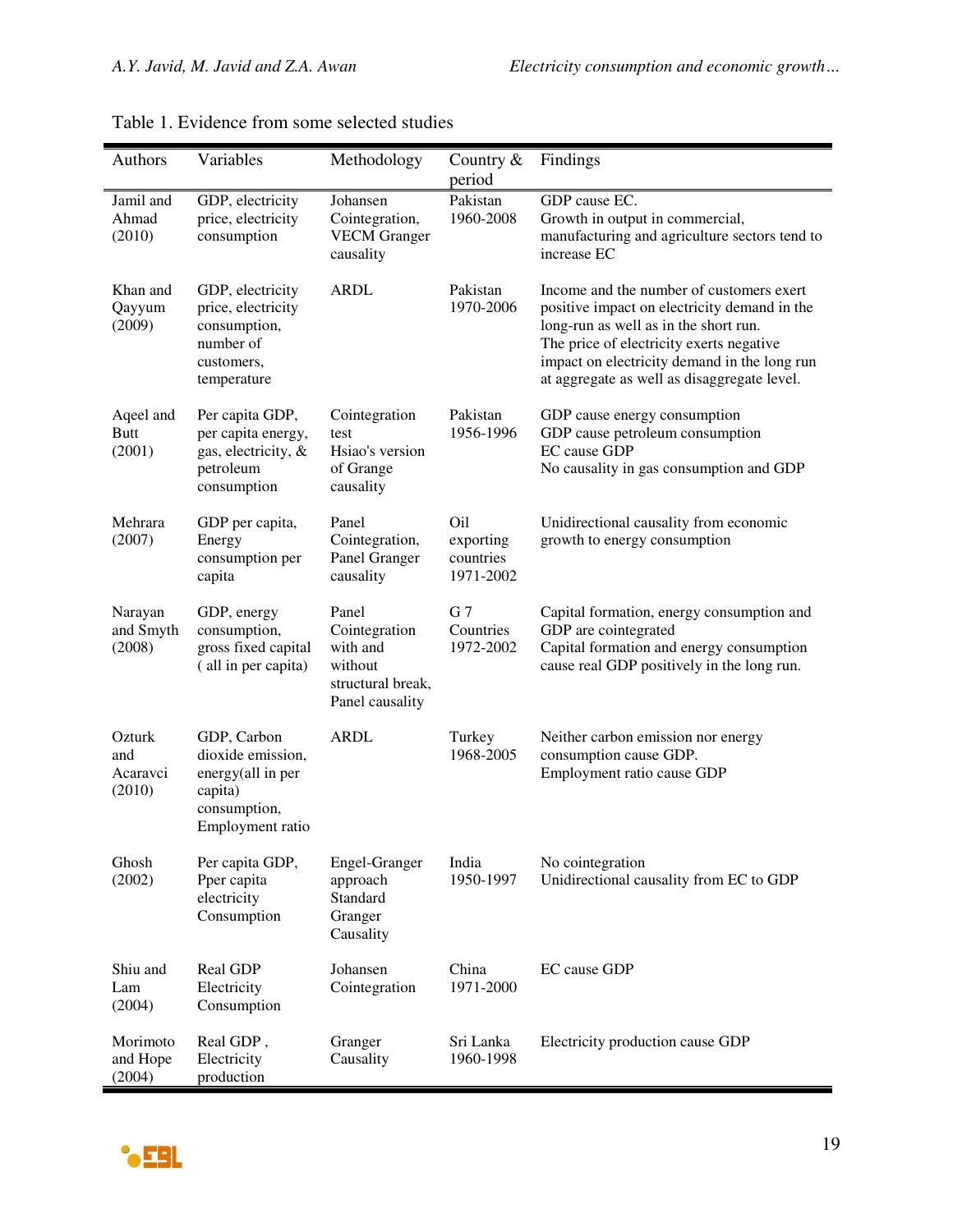To our best of knowledge no study is available which analyze the causal relationship between electricity demand and economic growth. Two different methodologies are employed to test the causal relationship between electricity demand and real GDP growth. One is Granger noncausality: the Dolado–Lutkepohl test using the Vector Autoregressive (VAR) in levels and the other is standard Granger causality test.

## **3. Methodology and data**

There are two main approaches to analyzing the causal relationship between income and energy consumption in empirical studies i.e. multivariate approach and bivariate approach. Stern (1993) uses variable vector autoregressive (VAR) model for the USA in the post-war period other studies like Stern (2000), Oh and Lee (2004), and Narayan and Smyth (2005), used multivariate model. These studies usually investigate the relationship between GDP and energy within a production function model. In multivariate model studies includes GDP, energy, labour capital, and technological change.

On the other hand several studies use a bivariate model in detecting the causality between GDP and electricity. For example, Ghosh (2002), Soytas and Sari (2003), and Yoo (2005) among others have focused just on the directionality of causality. To simplify the analysis we have adopted a bivariate approach in detecting the direction of causality between the total electricity consumption and the real GDP in Pakistan.

Causality testing in Granger sense is conventionally conducted by estimating autoregressive or vector autoregressive (VAR) models. Based upon the Granger Representation Theorem, Granger (1988) shows that if a pair of I(1) series are co-integrated there must be a unidirectional causation in either way. Thus, a usual methodology of testing for causality between two time series involves pre-testing for a unit root and co-integration. Conditional upon the results of the unit root test, that are usually the Dickey-Fuller type tests in practice, then a co-integration test, either the Engle–Granger or the Johansen test, is applied to the pair of series. If co-integration exists, the causality test may be conducted in two ways. First, the integrated data may be used in levels in a bi-variate autoregressive model, due to the super consistency properties of estimation in case of co-integration. Secondly, a bi-variate model containing error correction mechanism terms due to the Granger Representation Theorem may be used in causality testing. If the data are integrated but not co-integrated, then causality tests can be conducted by using the first differenced data to achieve stationarity (see Oxley and Greasley, 1998 for a review of causality tests).

Data on electricity consumption in unit's kilowatt hours (KWh) and real GDP per capita are taken from world development indicator over the period 1960 to 2008.

In order to test the direction of causality between electricity consumption and real GDP, first we use the Granger causality test then to find the long run relationship between electricity consumption and real GDP, Engel and Granger co integration test has been used in the study. Finally Structural Vector Autoregressive (SVAR) has been used for forecasting. In granger causality test we can check the direction of causality between two variables. The granger causality test assume that the information relevant to the prediction of the respective variables in our case Electricity consumption and real GDP, contained solely in time series data on these variables. The Test involves estimating the following Pair of regression.

$$
lgdp_t = \alpha_1 + \alpha_2 lec_t + \varepsilon_{1t}
$$
  

$$
lec_t = \beta_1 + \beta_2 lgdp_t + \varepsilon_{2t}
$$

**AFRI** 

(1)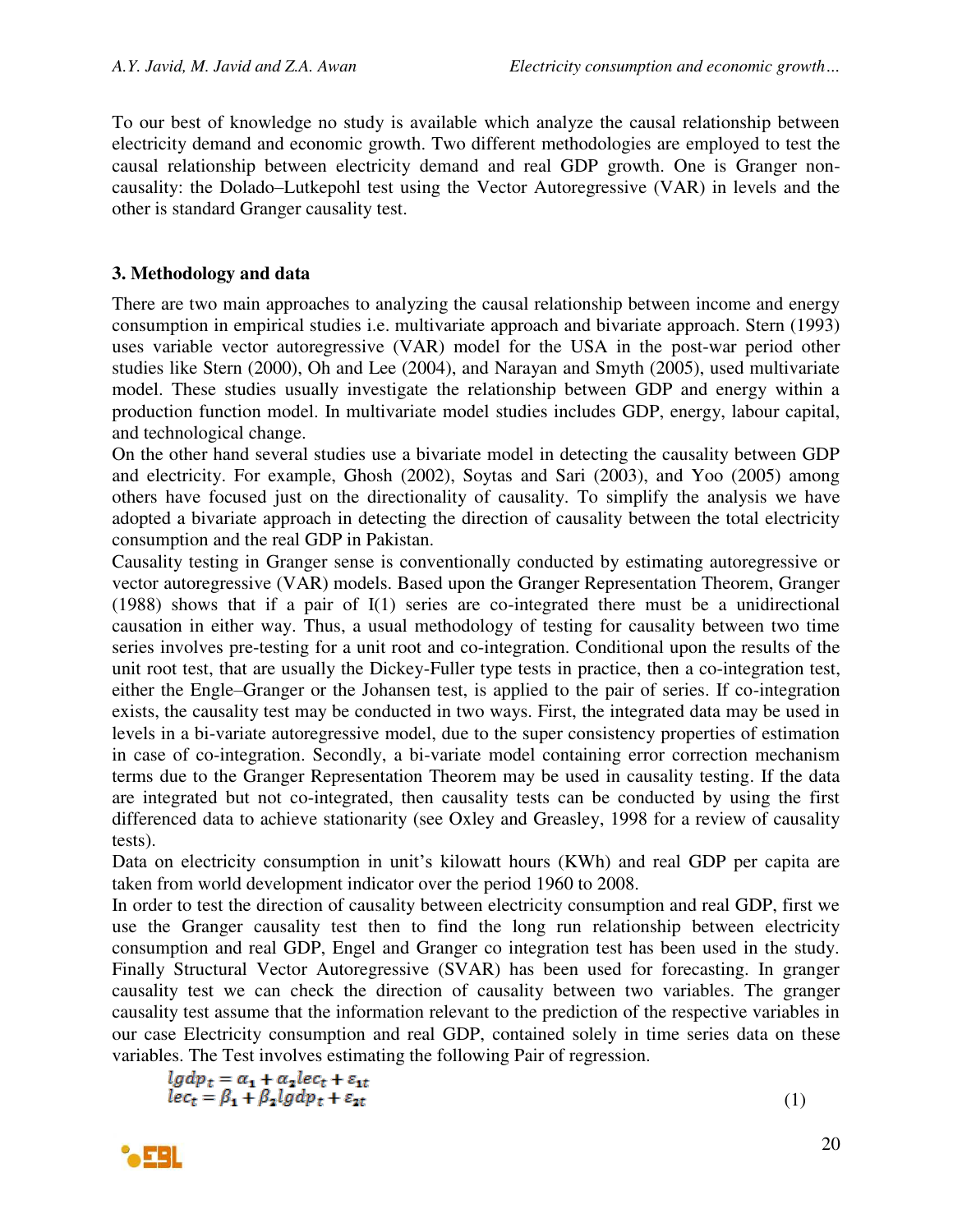Where  $lgdp_t$  and  $lec_t$  are log of real GDP per capita and log of electricity co\*nsumption  $\varepsilon_{1t}$  and  $\varepsilon_{2t}$  are uncorrelated disturbances. For the existence of long run relationship both variables should be non-stationary at level and stationary at first difference.

$$
\varepsilon_{1t} = \lg dp_t - \alpha_1 - \alpha_2 \lg c_t \n\varepsilon_{2t} = \lg c_t - \beta_1 - \beta_2 \lg dp_t
$$
\n(2)

If  $\varepsilon_{1t}$  and  $\varepsilon_{2t}$  are stationary at level, then we can conclude that both variables are co-integrated.

#### **Cointegration approach**

To test the long run relationship between two variables in Engel Granger co integration approach, all the variables must be non-stationary at level and become stationary after taking first difference and their linear combination is stationary at level.

#### **Unit Root Test**

The use of time series data necessitates the investigation of unit roots in variables as a first step. The augmented Dickey-Fuller (ADF) is used to test the time series properties of the data.

#### **Vector error correction mechanism (VECM)**

When two variables are co integrated that is there is a long run relationship between the two. However there may be disequilibrium in the short run. Therefore error term can be considered as equilibrium error and this error term can use to tie the short run behavior of the dependent variable to its long run behavior. The well known Granger representation theorem states that if two variables are co integrated and integrated of order one i.e.  $I(1)$ , then the relationship between the two can be expressed as ECM. VECM is therefore, specified to detect the direction of causality in co-integrated vectors.2 if variables are I(1) and co-integrated, then Granger Representation. In an error correction model, the error in previous period  $\varepsilon_{1t-1}$  and  $\varepsilon_{2t-1}$ summarizes the corrections towards the long-run equilibrium. The VECM in two variables case can be written as follows:

$$
\Delta lg dp_t = \alpha_1 + \sum_{i=1}^m \alpha_{11} \Delta lg dp_{t-i} + \sum_{i=0}^n \alpha_{12} lec_{t-i} + \delta 1 \varepsilon_{1t-1}
$$
  

$$
\Delta lec_t = \alpha_1 + \sum_{i=0}^m \alpha_{11} \Delta lg dp_{t-i} + \sum_{i=1}^n \alpha_{12} lec_{t-i} + \delta 2 \varepsilon_{2t-1}
$$
 (3)

The optimal lag length to be used in the error correction model has been determined using SBC criterion. The speed of adjustment coefficients  $\delta_l$  and  $\delta_2$  are very important implications for the dynamics of the system. If  $\delta_l$  and  $\delta_r$  are negative and statistically significant then VECM exist and it support the long run relationship.

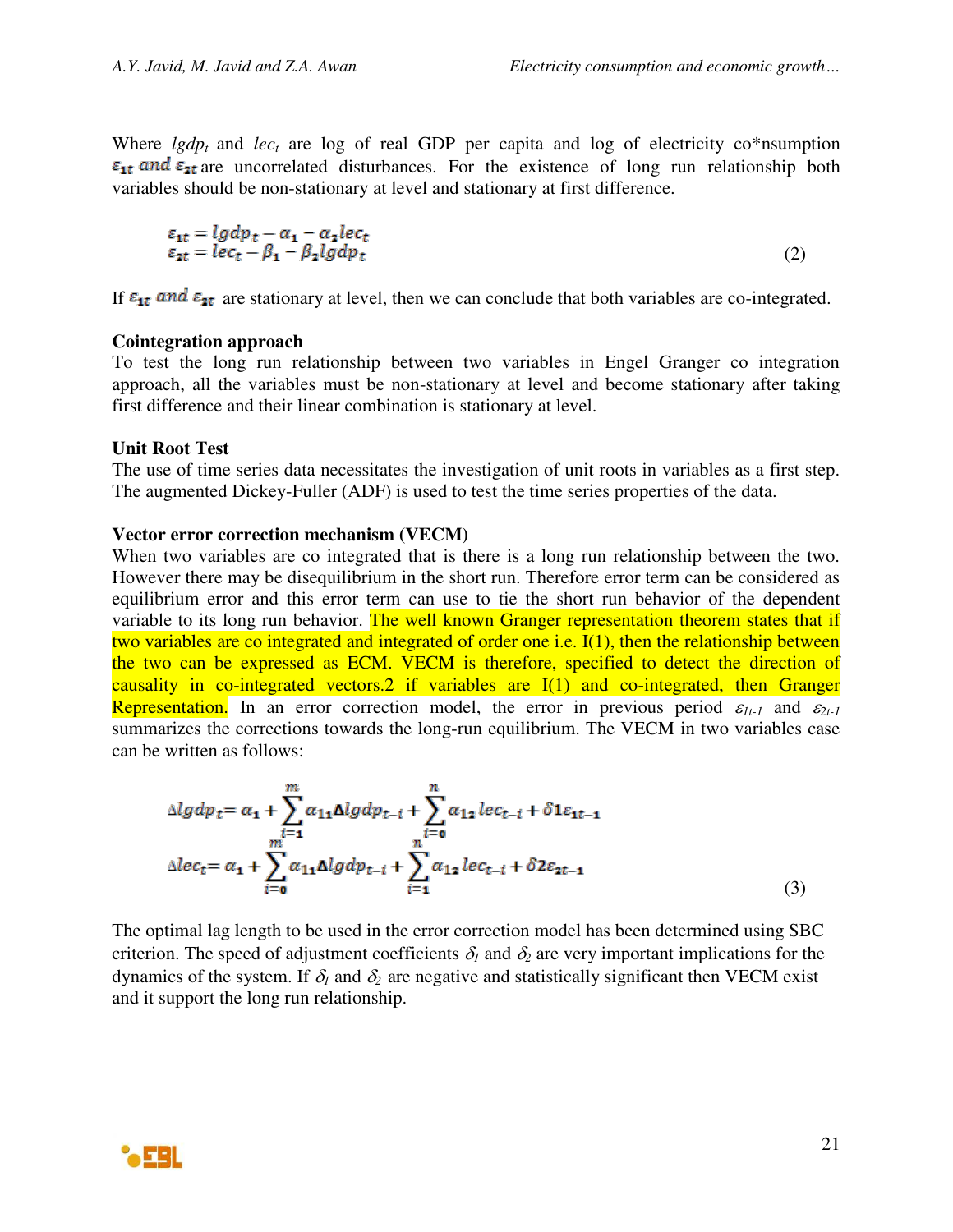## **4. Empirical results**

The use of time series data necessitates the investigation of unit roots in variables as a first step. The augmented Dickey-Fuller (ADF) is used to test the time series properties of the data. Results reported in Table 2show that both variables are nonstationary at level but become stationary after taking first difference. Hence both the series are integrated of order one.

| able 2. Results of unit root tests |          |                         |                    |
|------------------------------------|----------|-------------------------|--------------------|
| <b>Variable</b>                    |          | Order of                |                    |
|                                    | Level    | <b>First difference</b> | <b>Integration</b> |
| Elc                                | $-2.003$ | $-5.033***$             | (1)                |
| Lgdp                               | $-1.388$ | $-5.237***$             | $\perp$            |

## Table 2. Results of unit root tests

Note: The regressions in level include both intercept and trend whereas in first difference include intercept only. \*\*\* indicates rejection of null hypothesis of non-stationary of the variable at 1%level of significance.

where *Elc* is log of electricity consumption and *lgdp* is the log of real GDP. As both variables are integrated of order one justifies the use of Engel Granger approach to co-integration. In this approach, if both variables are non-stationary at level and become stationary after taking the first difference and their linear combination is integrated of order zero, i.e. I (0).

This study examines the causal relationship between electricity consumption and real GDP per capita. Lag order is selected on the basis of AIC and SBC criteria. Both criteria show that lag order is one.

| Null Hypothesis:                  | Obs) | F-Statistic | Probability | Decision      |
|-----------------------------------|------|-------------|-------------|---------------|
| LGDP does not Granger Cause LELEC |      | 0.98363     | 0.46338     | Do not Reject |
| LELEC does not Granger Cause LGDP |      | 3.21787     | 0.02361     | Reject        |

Table 3. Granger causality test

The results reported in Table 3 show that there is unidirectional casualty and it runs from electricity consumption to real GDP per capita. It implies that high electricity consumption cause high real GDP per capita, because electricity is an important input in the production function.

| Variable         | Coefficient | <b>Standard Error</b> | t-Statistic | Probability |
|------------------|-------------|-----------------------|-------------|-------------|
| $lec_t$          | 0.341493    | 0.024429              | 13.97886    | 0.0000      |
| $\mathcal{C}$    | 2.614347    | 0.253736              | 10.30343    | 0.0000      |
| AR(1)            | 0.787421    | 0.132422              | 5.946303    | 0.0000      |
| Adj $R^2 = 0.99$ |             |                       |             |             |
| $DW=1.74$        |             |                       |             |             |

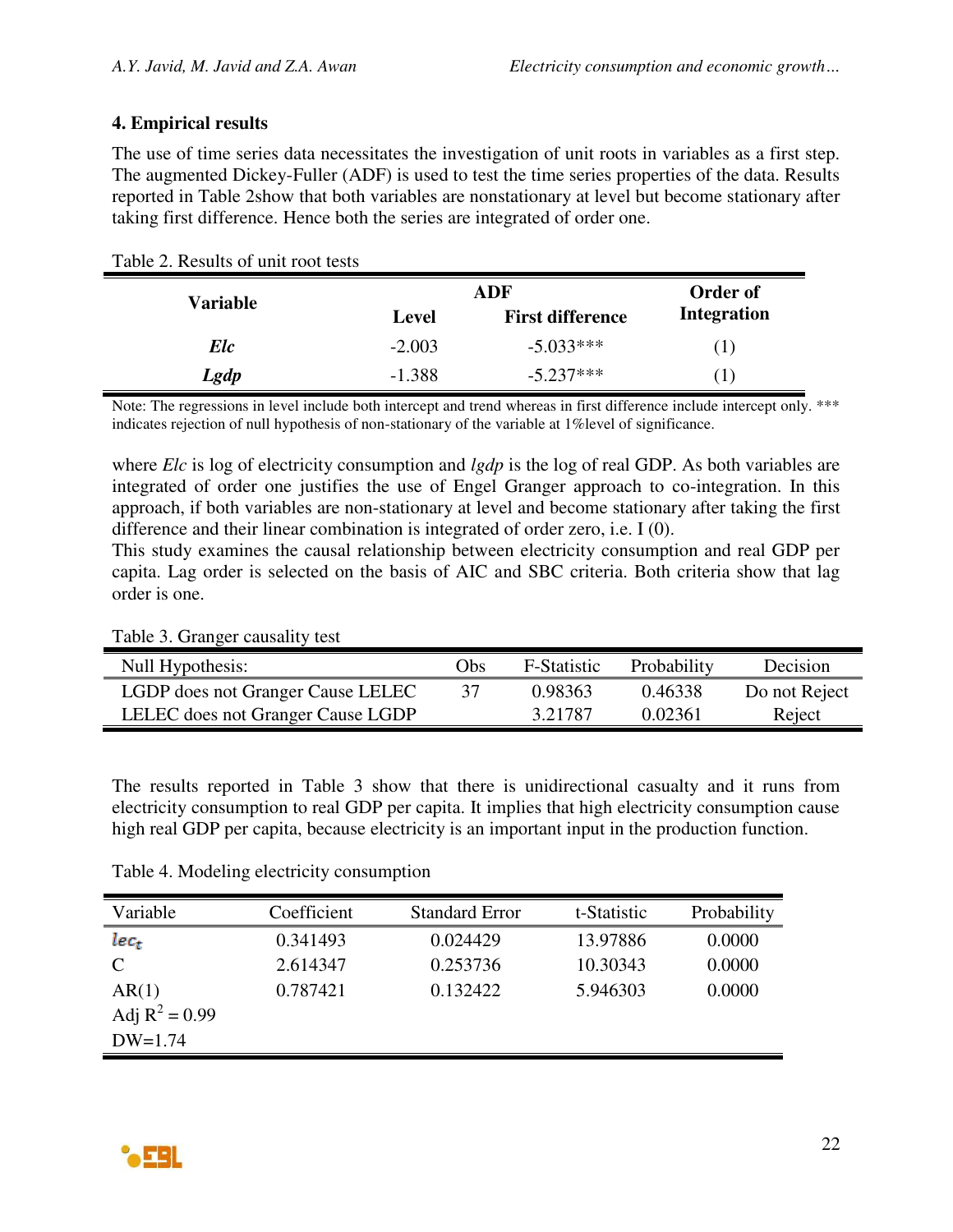The residual term ε<sub>1t</sub> obtained from the above regression model is stationary at level and result is reported in following equation.

$$
\varepsilon_{\text{1}t} = -0.91076\varepsilon_{t-\text{1}}
$$
  $\tau = -5.1869$   $R^2=0.43$  DW = 1.96

ε1*t* is stationary at level show that there is long run relationship between electricity consumption and real GDP per capita income over the period studied.

| Variable                       | Coefficient | <b>Standard Error</b> | t-Statistic | Probability |
|--------------------------------|-------------|-----------------------|-------------|-------------|
| $\Delta$ LGDP <sub>t-1</sub>   | 1.116868    | 0.491553              | 2.27212     | 0.0304      |
| $ALGDP_{t-2}$                  | 0.396544    | 0.142022              | 2.792119    | 0.0090      |
| <b>ALELEC</b>                  | 0.142798    | 0.059736              | 2.390475    | 0.0233      |
| $\triangle \text{LELEC}_{t-1}$ | 0.317627    | 0.17394               | 1.82608     | 0.0778      |
| $Ecm_{t-1}$                    | $-1.097266$ | 0.519746              | $-2.11116$  | 0.0432      |
| Adj. $R^2 = 0.18$              |             |                       |             |             |

Table 5. Result of ECM (ΔLGDP)

Results reported in Table 5 show that coefficient of residual term is negative and significant which confirm short run adjustment and support the results of long run relationship between electricity consumption and real GDP per capita.

Table 6. Modeling GDP per capita (Elc)

| Variable              | Coefficient | <b>Standard Error</b> | t-Statistic | Probability |
|-----------------------|-------------|-----------------------|-------------|-------------|
| $\mathcal{C}$         | 6.071522    | 2.951393              | 2.057172    | 0.0474      |
| <b>LGDP</b>           | 0.929931    | 0.370575              | 2.509428    | 0.0170      |
| AR(1)                 | 0.97113     | 0.013771              | 70.51747    | 0.0000      |
| Adj. $R^2 = 0.997015$ |             |                       |             |             |
| $D-W = 2.064884$      |             |                       |             |             |

The residual term ε<sub>2t</sub> obtained from the above regression model is stationary at level and result is reported in following equation.

$$
\varepsilon_{zt} = -1.0603 \varepsilon_{zt-1}
$$
  $\tau = -6.3925$   $R^2=0.54$   $DW=1.95$ 

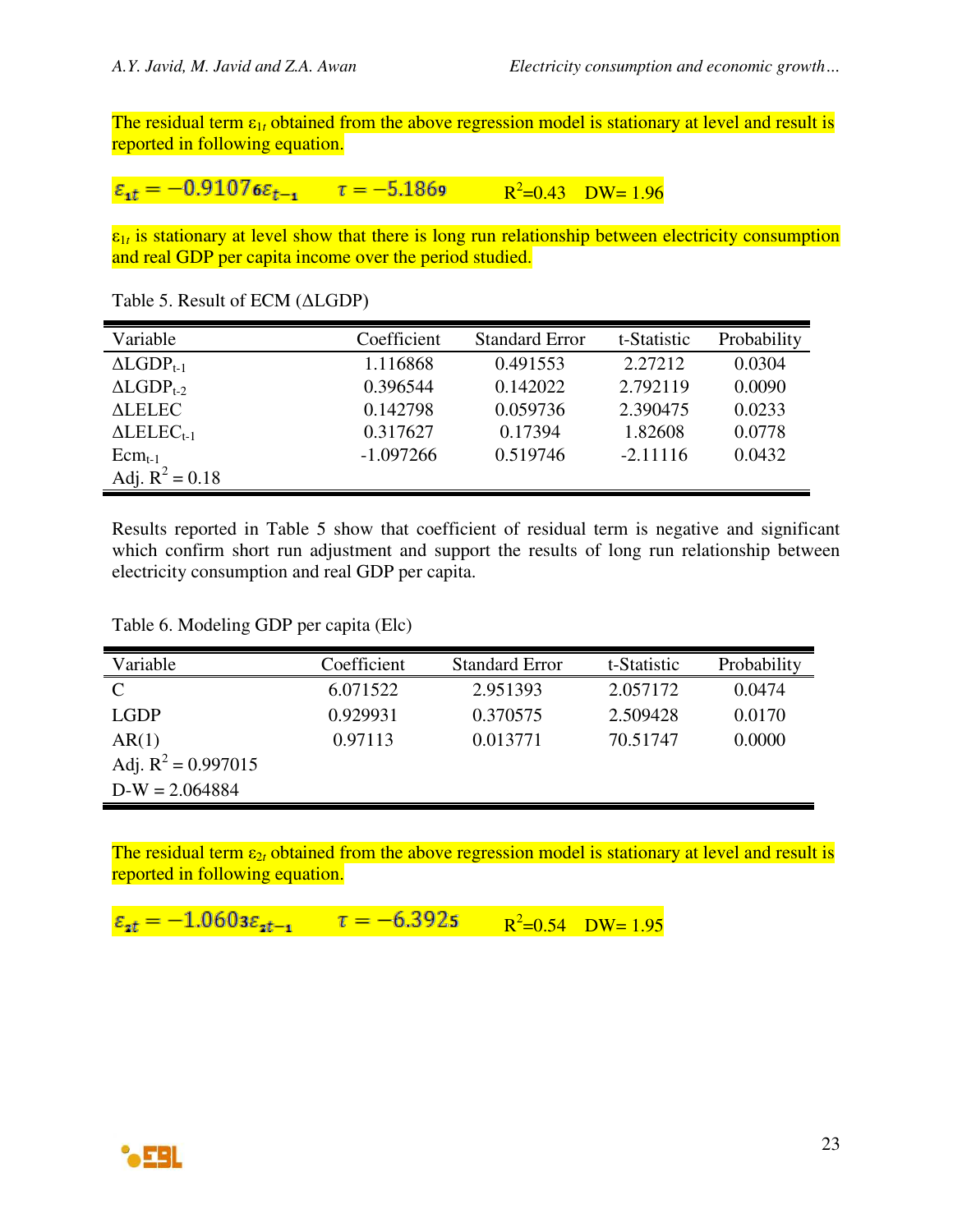| Variable                | Coefficient | <b>Standard Error</b> | t-Statistic | Probability |
|-------------------------|-------------|-----------------------|-------------|-------------|
| $\triangle LELEC_{t-1}$ | 0.813362    | 0.305473              | 2.662634    | 0.0120      |
| ALGDP                   | 0.549513    | 0.408626              | 1.344782    | 0.1882      |
| $AR2_{t-1}$             | $-0.897661$ | 0.346601              | $-2.58989$  | 0.0143      |
| $\mathcal{C}$           | 0.000823    | 0.02288               | 0.035984    | 0.9715      |
| Adj. $R2 = 0.190109$    |             |                       |             |             |
| $D-W = 1.667717$        |             |                       |             |             |

|  | Table 7. Results of vector error correction model (dependent variable: D_LELEC) |  |  |  |
|--|---------------------------------------------------------------------------------|--|--|--|
|  |                                                                                 |  |  |  |

|  |  | Table 8. Variance decomposition and impulse response function |  |
|--|--|---------------------------------------------------------------|--|
|  |  |                                                               |  |

|        | a)       | Variance Decomposition of LELEC |             |
|--------|----------|---------------------------------|-------------|
| Period | S.E.     | <b>LEC</b>                      | <b>LGDP</b> |
|        | 0.048918 | 100                             |             |
| 2      | 0.067523 | 99.58151                        | 0.418494    |
| 3      | 0.081057 | 98.72868                        | 1.271317    |
| 4      | 0.092056 | 97.56327                        | 2.436727    |
|        | 0.101512 | 96.18941                        | 3.810587    |
| 6      | 0.109923 | 94.69146                        | 5.308542    |
|        | 0.117575 | 93.13472                        | 6.865284    |
| 8      | 0.124646 | 91.56774                        | 8.432264    |
| 9      | 0.131250 | 90.02519                        | 9.974813    |
| 10     | 0.137467 | 88.53073                        | 11.46927    |

## b) Variance Decomposition of LGDP

| Period | S.E.     | <b>LEC</b> | <b>LGDP</b> |
|--------|----------|------------|-------------|
|        | 0.020953 | 16.26479   | 83.73521    |
|        | 0.028945 | 18.17149   | 81.82851    |
|        | 0.034715 | 20.01739   | 79.98261    |
|        | 0.039339 | 21.7865    | 78.2135     |
|        | 0.043243 | 23.46855   | 76.53145    |
| 6      | 0.046648 | 25.0579    | 74.9421     |
|        | 0.049687 | 26.55239   | 73.44761    |
| 8      | 0.052441 | 27.95252   | 72.04748    |
| 9      | 0.054971 | 29.26061   | 70.73939    |
| 10     | 0.057315 | 30.48028   | 69.51972    |

Variance decomposition tables show that at maximum horizon of ten year, log of real GDP per capita explain only 11 percent variation in electricity consumption. Electricity consumption explains 16 percent to 30 percent variation in log of real GDP per capita.

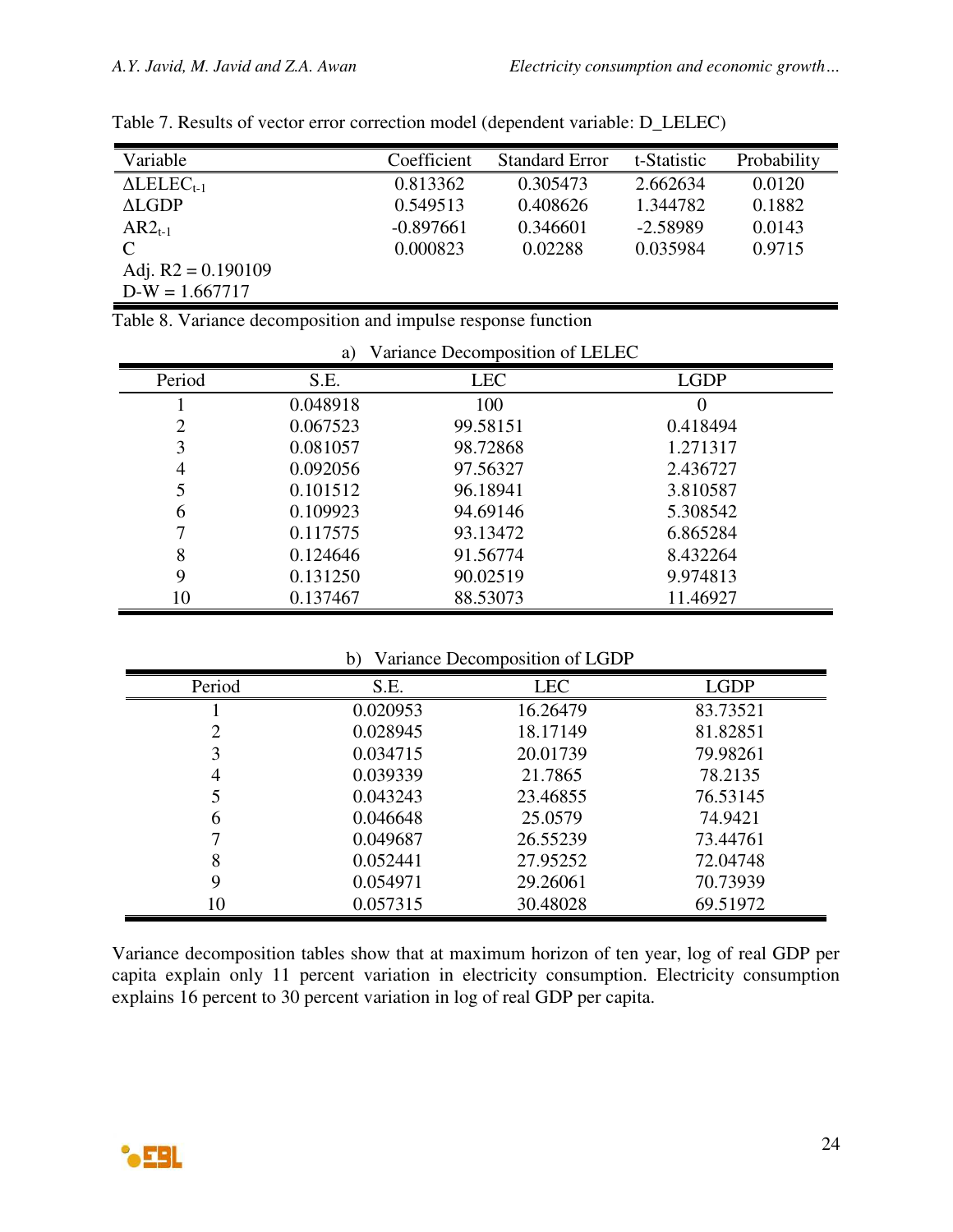## Figure 1. Title (delete title from the figure)



## Response to Nonfactorized One S.D. Innovations ± 2 S.E.

Impulse response function predict that due one standard deviation shock in log of real GDP per capita, electricity consumption will rise continuously over the 10 year of horizon. Similarly one standard deviation shock in electricity consumption will cause continuous rise in log of real GDP per capita.

## **5. Conclusion**

In this study, long run relationship between electricity consumption and real GDP per capita has been investigated over the period 1971 to 2008. The evidence of cointegration between these two variables in all the cases indicates the existence of long-run equilibrium relationship. It implies that although electricity consumption and output may exhibit short term deviations, it eventually returns to long-run equilibrium. The direction of causality between the variables and within sample exogeneity for each variable is detected by employing VECM. The results indicate a unidirectional causal relationship from electricity consumption to economic growth which

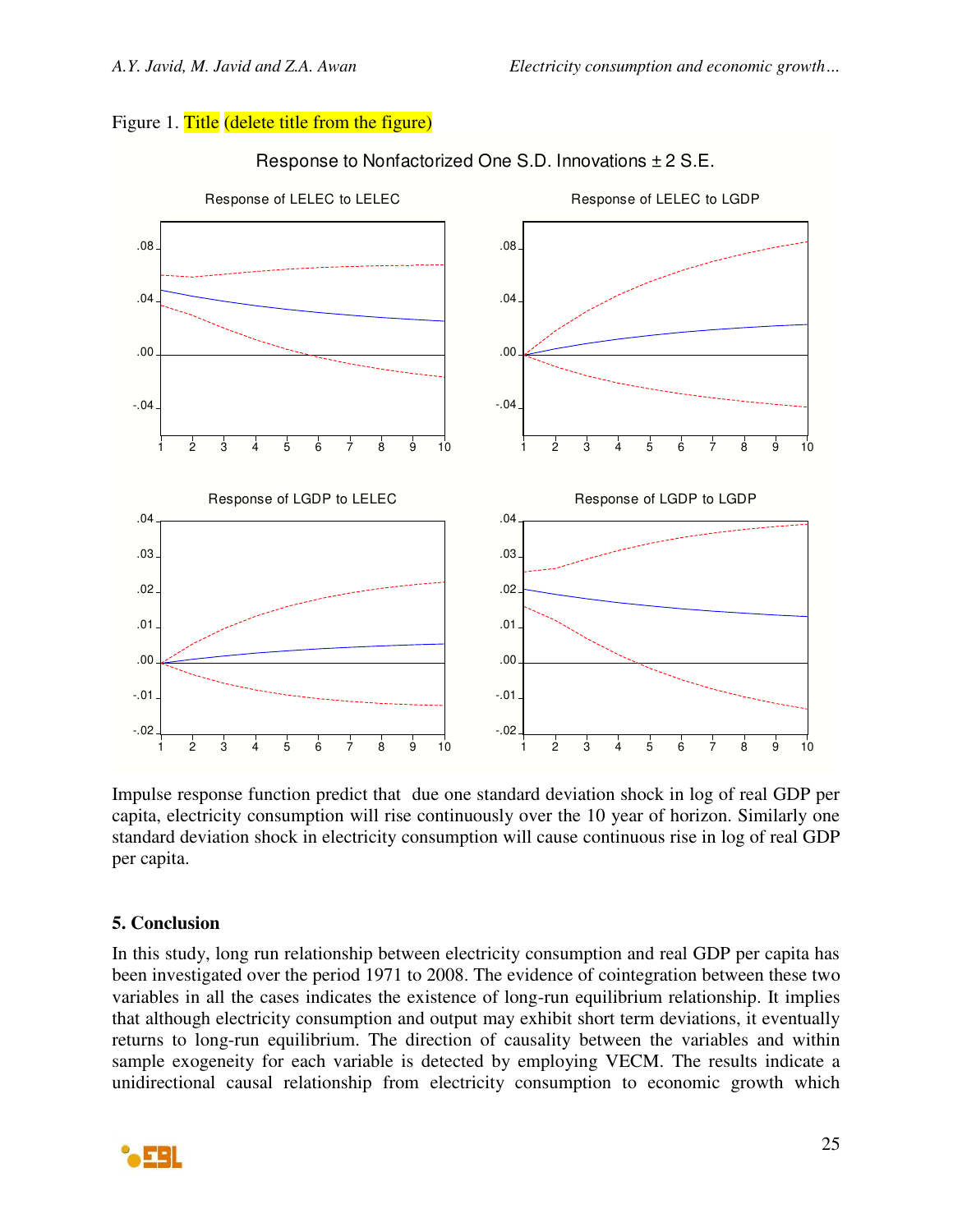implies that that electricity is a limiting factor to economic growth and hence, shocks to electricity supply will have a negative impact on economic growth.

Pakistan is electricity deficient country and electricity sector operates at bare capacity margin. To fulfill increased electricity demand, planning and investment in infrastructure development is essential. The unplanned outages may negatively affect economic growth. The government should adopt a policy so that the sustainable electricity supply may be ensured. Since, potential capacity of hydroelectricity is abundant in the country that can be tapped by constructing dams. The pros of hydroelectricity are its low variable cost and lesser hazardous to environment than

thermal and nuclear power stations. Its cons are its cyclical nature and seasonal fluctuations in water availability. Hence, the electricity sector needs sufficient generation capacity in excess to demand to avoid shortages due to seasonal factor. The authorities need to take steps to extend the provision of elasticity.

*Acknowledgements*. The authors wish to thank to Dr Shamim Sahibzada and an anonymous referee for their valuable comments. Any remaining errors and omissions are the authors' sole responsibility.

## **References**

- Aqeel, A. and Butt, M.S. (2001) The relationship between energy consumption and economic growth, Asia Pacific Development Journal*,* 8, 101-110.
- Ferguson, R., Wilkinson, W and Hill, R. (2000) Electricity use and economic development, Energy Policy, 28, 923-934.
- Ghosh, S. (2002) Electricity consumption and economic growth in India, Energy Policy, 30, 125- 129.
- Jamil, F. and Ahmad, E. (2010) The relationship between electricity consumption, electricity prices and GDP in Pakistan, Energy Policy, 38, 6016-6025.
- Jumbe, C.B.L. (2004) Cointegration and causality between electricity consumption and GDP: emprical evidence from Malawi, Energy Economics, 26, 61-68.
- Khan, M.A. and Qayyum, A. (2009) The demand for electricity in Pakistan, OPEC Energy Review, March, 70-96.
- Mehrara, M. (2007) Energy consumption and economic growth: the case of oil exporting countries, Energy Policy, 35, 2939-2945.
- Morimoto, R. and Hope, C. (2004) The impact of electricity supply on economic growth in Sri Lanka, Energy Economic, 26, 77-85.
- Narayan, P.K. and Smyth, R. (2005) Electricity consumption, employment and real income in Australia: evidence from multivariate Granger casualty test, Energy Policy, 33, 1109- 1116.
- Narayan,P.K. and Smyth, R. (2008) Energy consumption and real GDP in G7 countries: new evidence from panel cointegration with structural breaks, Energy Economics, 30, 2331- 2341.
- Ozturk, I. and Acaravci, A. (2010)  $CO<sub>2</sub>$  emissions, energy consumption and economic growth in Tutkey, Renewable and Sustainable Energy Reviews, 14, 3220-3225.